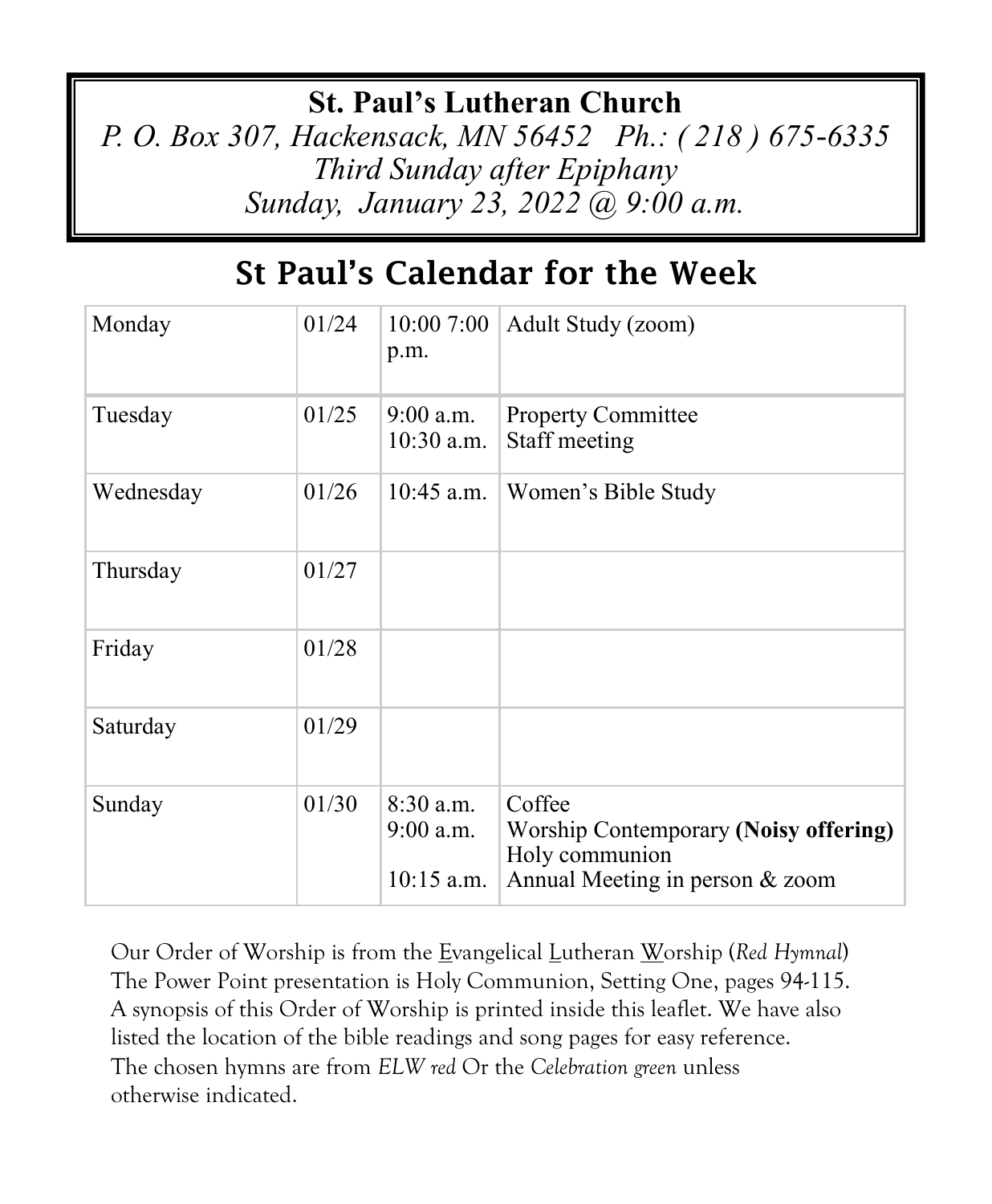## The Order of Worship

| <b>Confession and Forgiveness</b>                        |                                                     |                             |  |  |
|----------------------------------------------------------|-----------------------------------------------------|-----------------------------|--|--|
| <b>Opening Hymn</b>                                      | "Oh, for a Thousand Tongues to Sing" Vs 1-4<br>#886 |                             |  |  |
|                                                          |                                                     | ELW (Red Hymnal)            |  |  |
| <b>Kyrie</b>                                             |                                                     | p. 98                       |  |  |
| <b>Canticle of Praise</b>                                | "This is the Feast"                                 | p. 101                      |  |  |
| <b>Prayer of the Day</b>                                 |                                                     |                             |  |  |
|                                                          | <u>Word</u>                                         |                             |  |  |
| <b>First Reading</b>                                     |                                                     | Nehemiah $8:1-3, 5-6, 8-10$ |  |  |
| Psalmody                                                 |                                                     | Psalm 19                    |  |  |
| <b>Second Reading</b>                                    | 1Corinthians 12:12-31a                              |                             |  |  |
| <b>Gospel Acclamation</b>                                |                                                     | p. 102                      |  |  |
| Gospel                                                   |                                                     | Luke 4:14-21                |  |  |
| <b>Sermon</b>                                            | Pastor Leif Espeland                                |                             |  |  |
| <b>Hymn of the Day</b><br><b>Prayers of Intercession</b> | "Praise the One Who Breaks the Darkness"            | #843<br>ELW (Red Hymnal)    |  |  |
| The Sharing of the Peace                                 | Meal                                                |                             |  |  |
| <b>Offering</b>                                          |                                                     |                             |  |  |
| <b>Great Thanksgiving</b>                                |                                                     | $p. 107 - 108$              |  |  |
| The Lord's Prayer                                        |                                                     | p. 112                      |  |  |
| <b>Communion</b>                                         | "Lamb of God"                                       | p. 112                      |  |  |
| <b>Distribution Hymn</b>                                 | "How Great Thou Art" Vs 1&4                         | #856                        |  |  |
| Prayer                                                   | <b>Sending</b>                                      |                             |  |  |
| <b>Post Communion Blessing</b>                           |                                                     | p.114                       |  |  |
| <b>Benediction</b>                                       |                                                     |                             |  |  |
| <b>Sending Song</b><br><b>Dismissal</b>                  | "I Love to Tell the Story"                          | #661<br>p. 115              |  |  |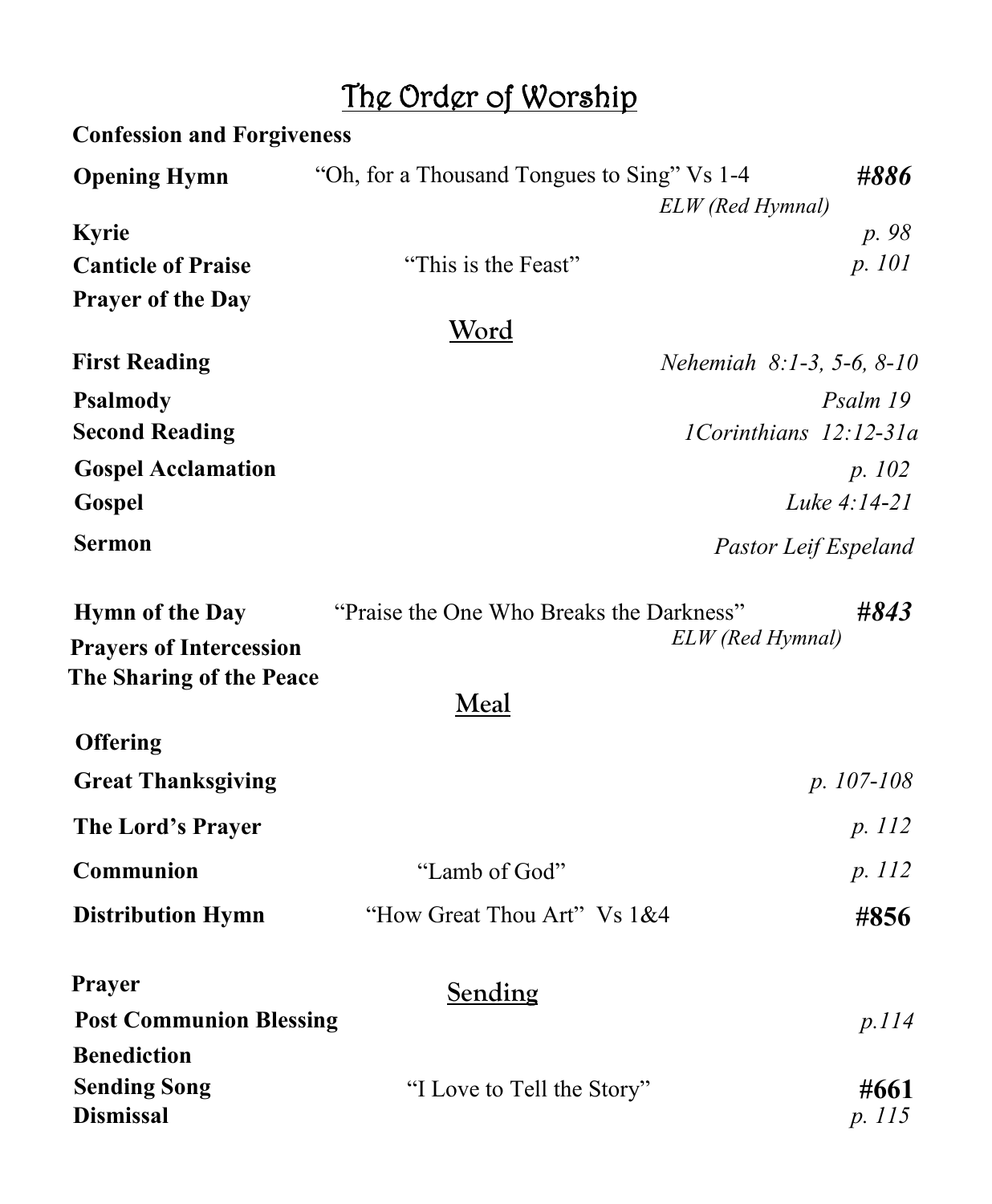#### *BUTTER BRAID FUNDRAISER*

Apple, Bavarian Crème, Blueberry Cream Cheese, Raspberry, Strawberry Cream Cheese and Caramel Rolls

These pastries are so easy to enjoy. Simply thaw them on your counter overnight, then bake for 30 minutes in the morning. It can't be easier, or more delicious! They are only \$12 per package. Please write a check or have correct change. They also make very nice gifts!



Adult Studies **Monday @ 7:00 p.m. (Zoom)** *On Ecclesiastes*

#### **Puzzles!**

We have a puzzle swap area on the shelves in the entry. Donate, borrow exchange.

Enjoy!

### *Winter Snow Policy*

If School (WHA) is cancelled, then the church office is closed for the day.

To check if Sunday Church Service is cancelled: Call the office ( 218.675.6335) after 7:30 a.m. and listen to the message to see if church is cancelled. Or

Look on the Church website (stpaulselcahackensack.org) after 7:30 a.m. to see if church is cancelled.

# We have a YouTube Channel!

Type this in: Hackensack, MN-St. Paul's Lutheran Church ELCA Our services are recorded and posted to our YouTube channel later that day.